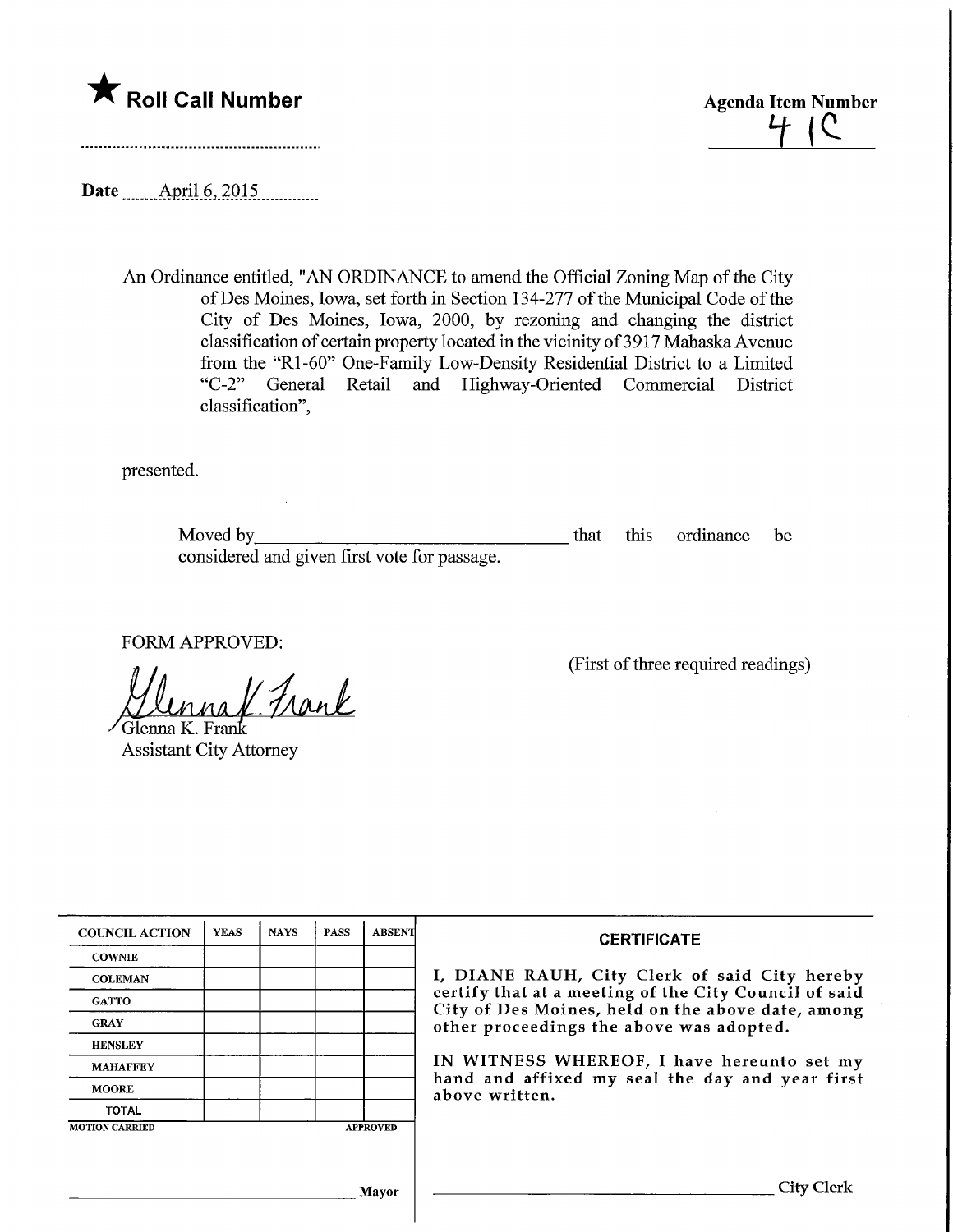Prepared by: Glenna K. Frank, Assistant City Attorney, 400 Robert D. Ray Drive, Des Moines, IA 50309 Phone: 515/283-4130 Return Address: City Clerk - City Hall, 400 Robert D. Ray Drive, Des Moines, IA 50309<br>Title of Document: City of Des Moines, Ordinance No. Title of Document: City of Des Moines, Ordinance No. \_\_<br>Grantor/Grantee: City of Des Moines. Iowa Grantor/Grantee: City of Des Moines, Iowa<br>Legal Description: See page 1, below. See page 1, below.

 $4^{\circ}$ c

## ORDINANCE NO.

AN ORDINANCE to amend the Official Zoning Map of the City of Des Moines, Iowa, set forth in Section 134-277 of the Municipal Code of the City of Des Moines, Iowa, 2000, by rezoniag and changing the district classification of certain property located in the vicinity of 3917 Mahaska Avenue from the "Rl-60" One-Family Low-Density Residential District to a Limited "C-2" General Retail and Highway-Oriented Commercial District classification.

Be It Ordained by the City Council of the City of Des Moines, Iowa:

Section 1. That the Official Zoning Map of the City of Des Moines, Iowa, set forth in Section 134-277 of the Municipal Code of the City of Des Moines, Iowa, 2000, be and the same is hereby amended by rezoning and changing the district classification of certain property located in the vicinity of 3917 Mahaska Avenue, more fully described as follows, from the "Rl-60" One-Family Low-Density Residential District to a Limited "C-2" General Retail and Highway-Oriented Commercial District classification:

Lots 101, 102, and 103 in BROADACRE, an Official Plat, now included in and forming a part of the City of Des Moines, Polk County, Iowa.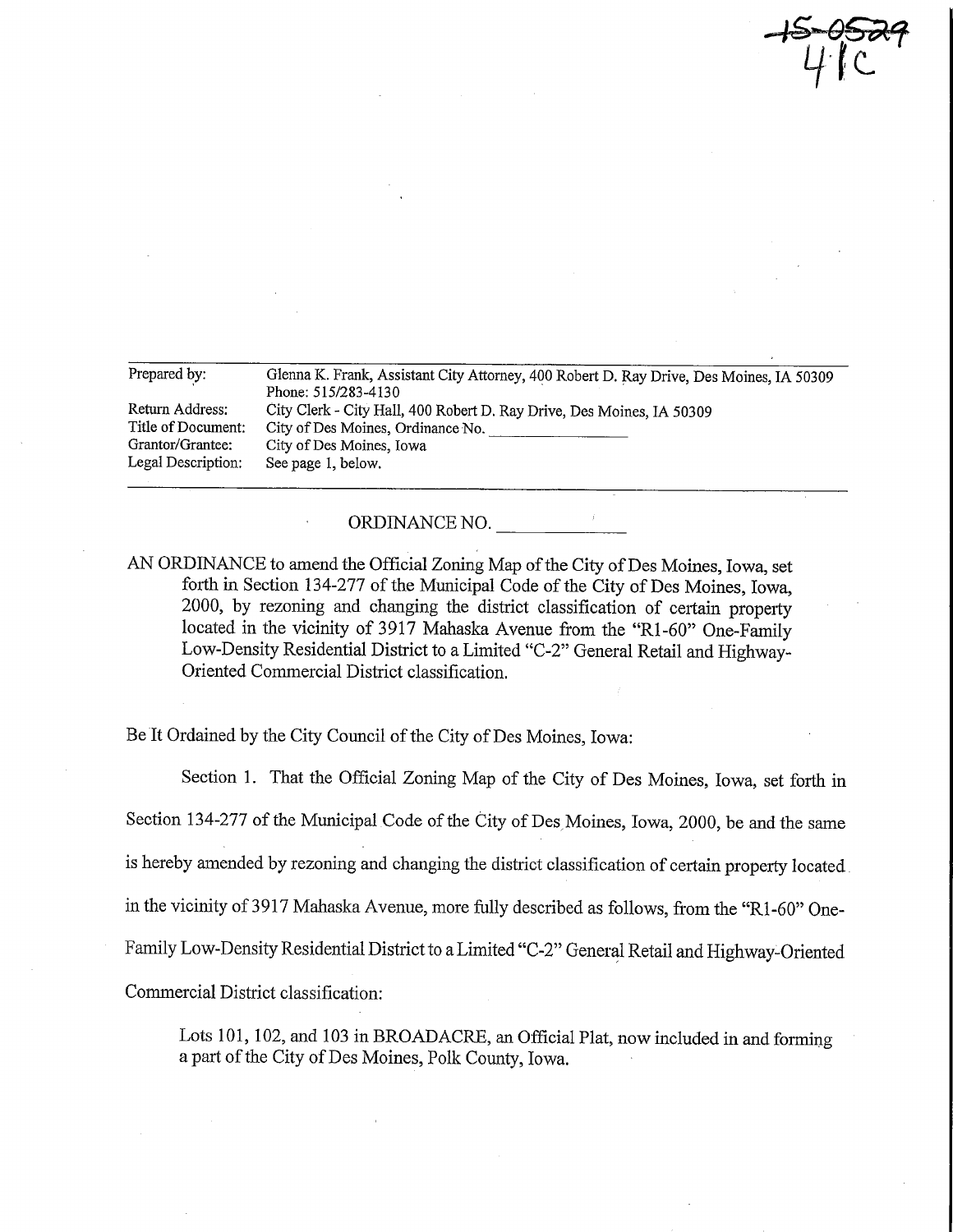Sec. 2. That this ordinance and the zoning granted by the terms hereof are subject to the

following imposed additional conditions which have been agreed to and accepted by execution of

an Acceptance of Rezoning Ordinance by all owners of said property and are binding upon the

owners and their successors, heirs, and assigns as follows:

- 1. Only the uses of structures or land listed below shall be permitted upon the Property:
	- a. Any use allowed in the "Rl -60" Commercial Residential District.
	- b. Mini-warehouse self-storage complex.
- 2. A development of the Property for use as a mini-warehouse self-storage complex shall comply with the following additional requirements:
	- a. Any side of buildings facing Mahaska Avenue and East University Avenue shall be of masonry material.
	- b. The remaining sides of any building shall be in earth-tone colors.
	- c. No storage units shall have doors facing towards Mahaska Avenue.
	- d. No storage units within the westernmost building on the site shall be constructed with doors facing toward the west.
	- e. No storage units within the eastemmost building on the site shall have doors facing toward the east.
	- f. Any exterior lighting fixtures free standing or building mounted shall be shielded so as not to illuminate onto adjoining residential properties.
	- g. There shall be no signs other than internal directional signs on the Property.
	- h. A minimum 50-foot wide building setback shall be maintained along the northern boundary of the Property adjoining Mahaska Avenue. The setback area shall be landscaped in accordance with a plan approved by the Planning Administrator.
	- i. A minimum 25-foot foot wide building setback shall be maintained along the eastern boundary of the Property. The setback area shall be landscaped in accordance with a plan approved by the Planning Administrator.
	- j. The hours of operation shall be limited to 6:00 AM to 10:00 PM.
	- k. No surface water shall be released onto any adjoining residential property.
	- 1. Release the easement on Robert Anderson's property at 1232 E. 40th Street.
	- m. No exterior lighting shall be placed on building faces that do not directly abut a drive.

## Sec. 3. This ordinance shall be in full force and effect from and after its passage and

publication as provided by law.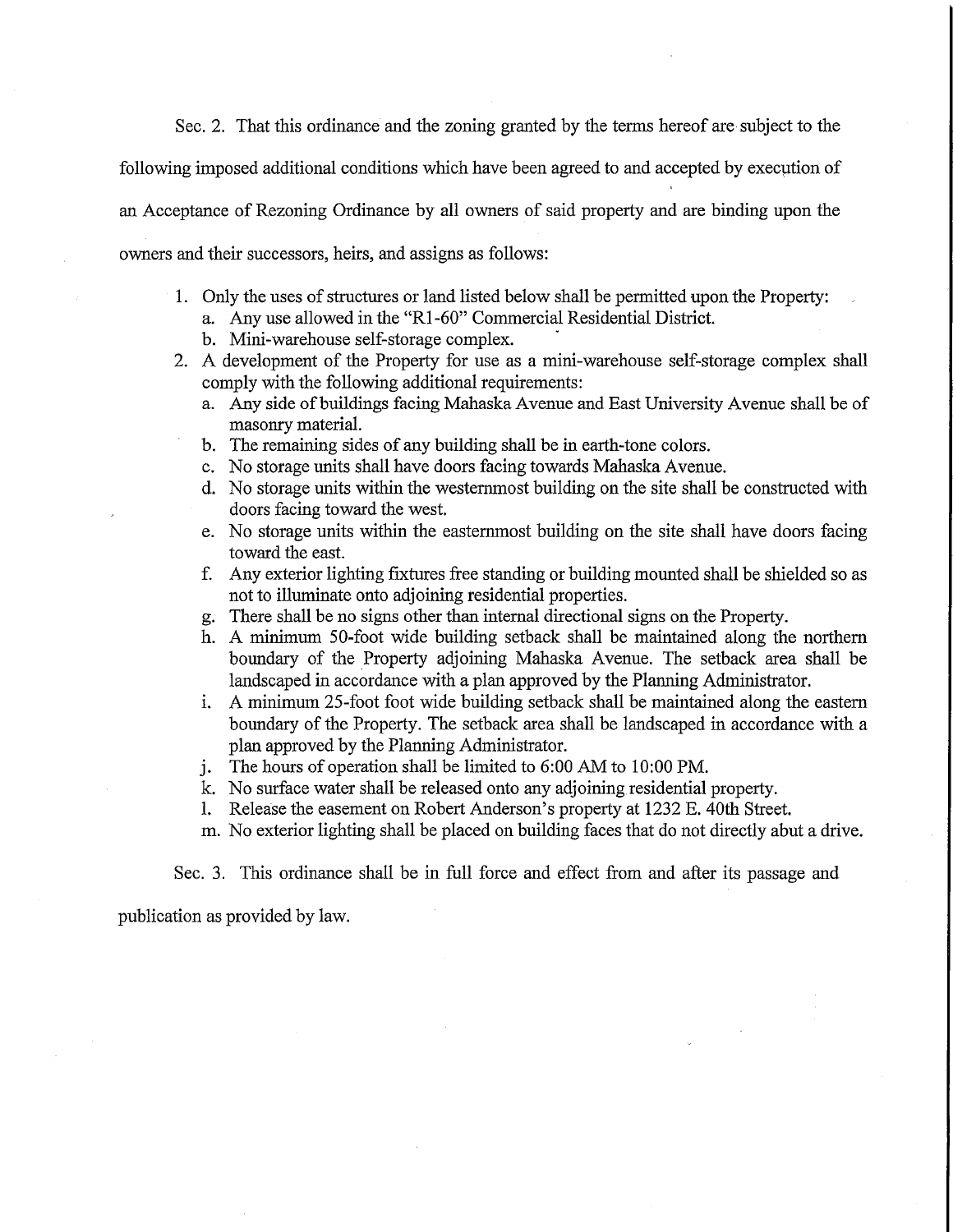$\overline{41}$ 

Sec. 4. That the City Clerk is hereby authorized and directed to cause certified copies of the Acceptance of Rezoning Ordinance, this ordinance, vicinity map and proof of publication of this ordinance to be properly filed in the office of the County Recorder of the county in which the subject property is located.

FORM APPROVED:

ank

 $\mu$ Uluma IX. Frank Assistant City Attorney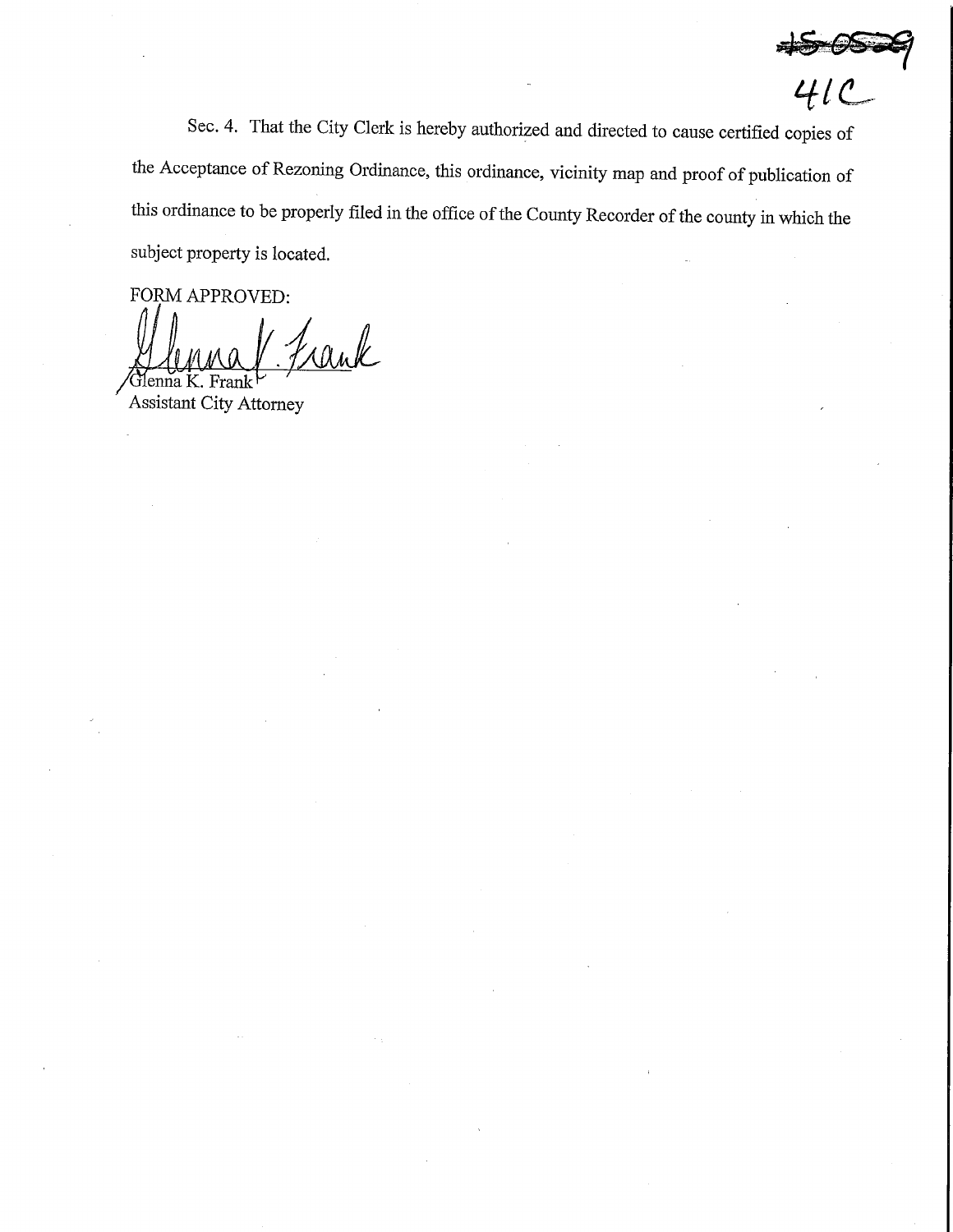$50529$  $4/c$ 

| Prepared by:       | Glenna K. Frank, Assistant City Attorney, 400 Robert D. Ray Drive, Des Moines, IA 50309 |  |  |  |  |
|--------------------|-----------------------------------------------------------------------------------------|--|--|--|--|
|                    | Phone: 515/283-4530                                                                     |  |  |  |  |
| Return Address:    | City Clerk - City Hall, 400 Robert Ray Dr., Des Moines, IA 50309                        |  |  |  |  |
| Taxpayer:          | No change                                                                               |  |  |  |  |
| Title of Document: | Acceptance of Rezoning Ordinance                                                        |  |  |  |  |
| Grantor's Name:    | Arnold E. DeWitt and Grace E. DeWitt, (Owners)                                          |  |  |  |  |
| Grantee's Name:    | City of Des Moines, Iowa                                                                |  |  |  |  |
| Legal Description: | Lots 101, 102, and 103 in BROADACRE, an Official Plat, now included in and forming a    |  |  |  |  |
|                    | part of the City of Des Moines, Polk County, Iowa.                                      |  |  |  |  |
|                    | (Herein "Property")                                                                     |  |  |  |  |
|                    |                                                                                         |  |  |  |  |

## ACCEPTANCE OF REZONING ORDINANCE

The undersigned hereby state, warrant and agree as follows:

1. That Arnold E. DeWitt and Grace E. DeWitt are the sole titleholders of the Property locally known as 3917 Mahaska Avenue and Polk County District/Parcel No. 060/00668-000-000 and legally described above.

2. That in the event the City of Des Moines, Iowa, acts to rezone the Property from the "Rl-60" One-Family Low-Density Residential District to Limited "C-2" General Retail and Highway-Oriented Commercial District, we, as owners, agree to and accept to the imposition of the following conditions to run with the land and be binding upon all the owners and successors, heirs and assigns as part of the ordinance so rezoning the Property:

- 1. Only the uses of structures or land listed below shall be permitted upon the Property:
	- a. Any use allowed in the "Rl -60" Commercial Residential District.
	- b. Mini-warehouse self-storage complex.
- 2. A development of the Property for use as a mini-warehouse self-storage complex shall comply with the following additional requirements:
	- a. Any side of buildings facing Mahaska Avenue and East University Avenue shall be of masonry material.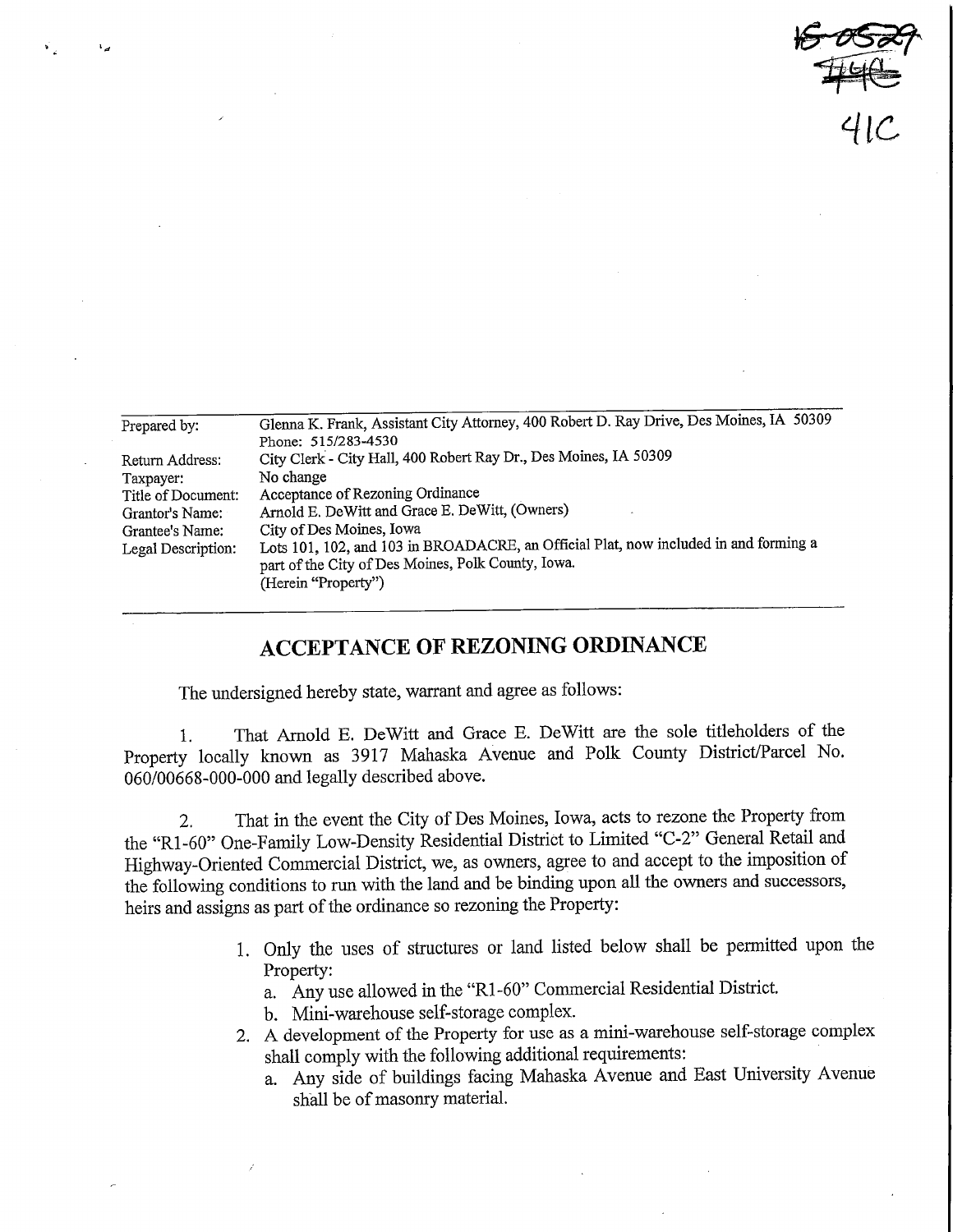- b. The remaining sides of any building shall be in earth-tone colors.
- c. No storage units shall have doors facing towards Mahaska Avenue.
- d. No storage units within the westernmost building on the site shall be constructed with doors facing toward the west.
- e. No storage units within the eastemmost building on the site shall have doors facing toward the east.
- f. Any exterior lighting fixtures free standing or building mounted shall be shielded so as not to illuminate onto adjoining residential properties.
- g. There shall be no signs other than internal directional signs on the Property.
- h. A minimum 50-foot wide building setback shall be maintained along the northern boundary of the Property adjoining Mahaska Avenue. The setback area shall be landscaped in accordance with a plan approved by the Planning Administrator.
- i. A minimum 25-foot foot wide building setback shall be maintained along the eastern boundary of the Property. The setback area shall be landscaped in accordance with a plan approved by the Planning Administrator.
- j. The hours of operation shall be limited to 6:00 AM to 10:00 PM.
- k. No surface water shall be released onto any adjoining residential property.<br>1. Release the easement on Robert Anderson's property at 1232 E 40th Street
- Release the easement on Robert Anderson's property at 1232 E. 40th Street.
- m. No exterior lighting shall be placed on building faces that do not directly abut a drive.

3. A certified copy of the rezoning ordinance shall be attached hereto, and this document and the rezoning ordinance shall be recorded by the City in the land records of the County Recorder to memorialize the rezoning of the Property as identified above.

4. That in the event any portion of the Property is hereafter rezoned to a district classification different from Limited "C-2" General Retail and Highway-Oriented Commercial District, then this Acceptance shall be immediately terminated as applied to the real estate so rezoned on the effective date of such rezoning, and the conditions agreed to herein shall be rendered null and void, provided, if there be any such rezoning to a more restricted zoning classification, any then legal actual use of such real estate shall become a legal non-conforming use.

The words and phrases herein, including acknowledgment hereof, shall be construed as in the singular or plural number, and as masculine or feminine gender, according to the context.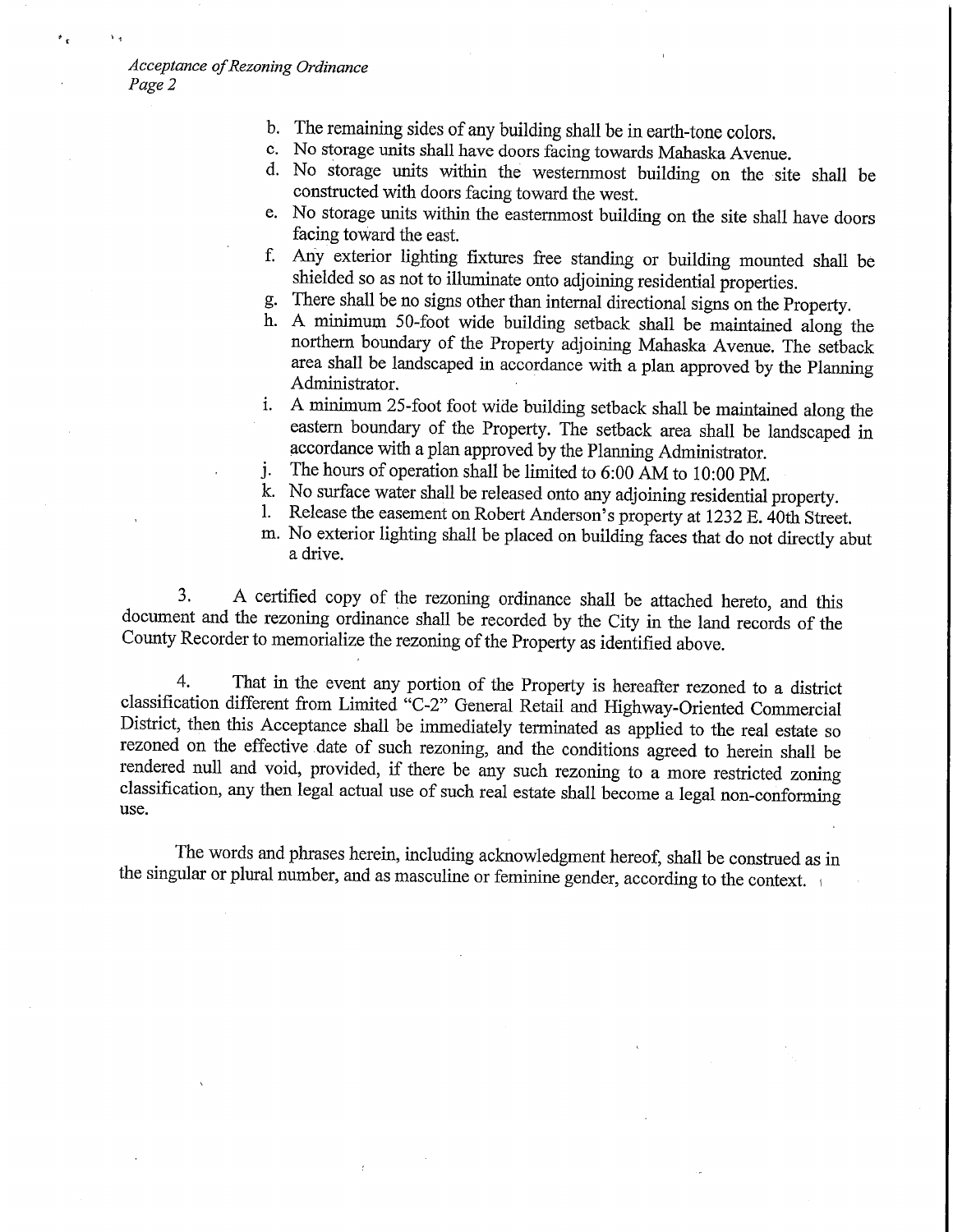Acceptance of Rezoning Ordinance<br>Page 3

Annald Clore 1A

Owner

 $\mathbf{M}_{\mathrm{A}}$ 

State of Iowa (1) ) ss:<br>) County of Polk )

This instrument was acknowledged before me on  $\text{March} \quad 2, 2015$ , by Arnold E. DeWitt.

Notary Public in the State 6f Iowa

**REIVAE LAMPKIN** COMMISSION NO. 18729S WCOAWISSION EXPIRES' **TOWE** <u>J'50 ZOIJ</u>